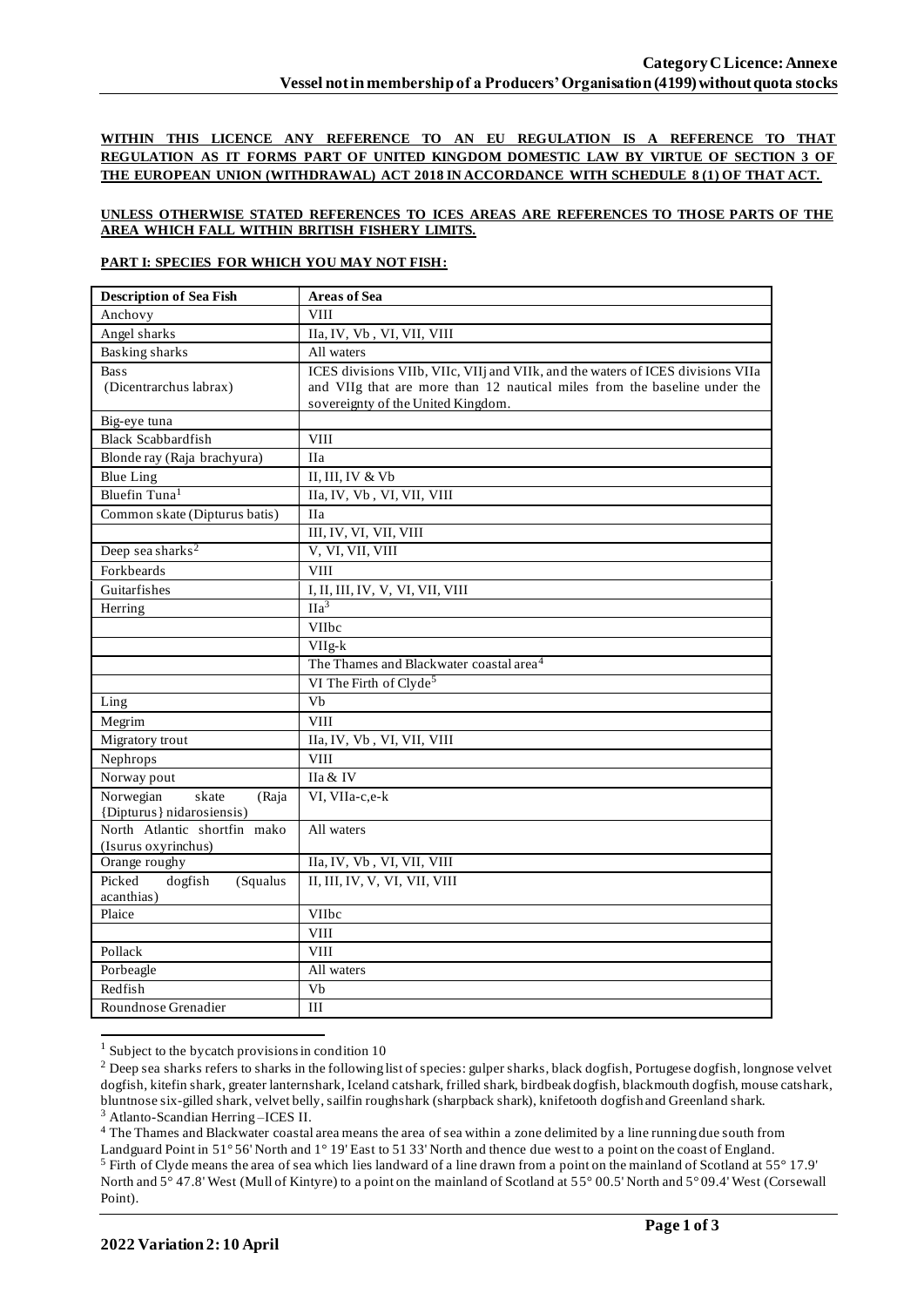| Vessel not in membership of a Producers' Organisation (4199) without quota stocks |
|-----------------------------------------------------------------------------------|
|-----------------------------------------------------------------------------------|

| Salmon                                                 | IIa, IV, Vb, VI, VII, VIII                   |  |
|--------------------------------------------------------|----------------------------------------------|--|
| <b>Sandeels</b>                                        | Scottish Inshore Waters <sup>6</sup>         |  |
| <b>Skates and Rays</b>                                 | <b>VIII</b>                                  |  |
| Small-eyed<br>(Raja<br>ray<br>microocellata)           | IIa, IV, VIa, VIb, VIIa-c, VIIe and VIIh-k   |  |
| lanternshark<br><b>Smooth</b><br>(Etmopterus pusillus) | IIa. IV                                      |  |
|                                                        | I, V, VI, VII, VIII                          |  |
| Sole                                                   | <b>VIIbc</b>                                 |  |
|                                                        | <b>VIII</b>                                  |  |
| Starry Ray (Amblyraja radiata)                         | IIa, IIIa, IV, VIId                          |  |
| Thornback ray (Raja clavata)                           | <b>IIIa</b>                                  |  |
| Tope shark (Galeorhinus galeus)                        | When taken with longlines in IIa, IV; and in |  |
|                                                        | I, V, VI, VII, VIII                          |  |
| Undulate Ray (Raja undulata)                           | VI                                           |  |
| White sharks                                           | IIa, IV, Vb, VI, VII, VIII                   |  |
| White Skate (Rostroraja alba)                          | VI, VII, VIII                                |  |
| Whiting                                                | <b>VIII</b>                                  |  |

## **SPECIES FOR WHICH YOU MAY NOT FISH CONTINUED**

| <b>SPECIES</b>              | <b>SEA AREAS</b>                                                                                                         |
|-----------------------------|--------------------------------------------------------------------------------------------------------------------------|
| Anglerfish                  | IIa, IV                                                                                                                  |
| <b>Blue Ling</b>            | IIa & IV                                                                                                                 |
| <b>Greater Silver Smelt</b> | IIa, IV                                                                                                                  |
|                             | Vb, VI, VII                                                                                                              |
| Lemon sole/Witches          | IIa, IV                                                                                                                  |
| Ling                        | <b>IIa</b>                                                                                                               |
|                             | IV                                                                                                                       |
|                             | VI, VII, VIII                                                                                                            |
| Nephrops                    | IIa, IV                                                                                                                  |
| Skates & Rays               | IIa & IV                                                                                                                 |
|                             | VIId                                                                                                                     |
|                             | VIa-b & VIIa-c, e-k                                                                                                      |
| Turbot/Brill                | IIa, IV                                                                                                                  |
| Tusk                        | <b>IIa</b>                                                                                                               |
| Horse Mackerel              | IIa, IVa, Vb, VI, VIIa-c, VIIe-k, VIIIa, b, d, e                                                                         |
| Mackerel                    | VIId handline (additional limit for vessels authorised in accordance<br>with section 20 of the schedule to this licence) |
| Sprats                      | IIa, IV                                                                                                                  |

<sup>&</sup>lt;sup>6</sup> "Scottish inshore waters" means the sea adjacent to the coast of Scotland and to the landward of a limit of 6 nautical miles from the baseline from which the territorial sea is measured, up to the mean high water mark of ordinary spring tides.